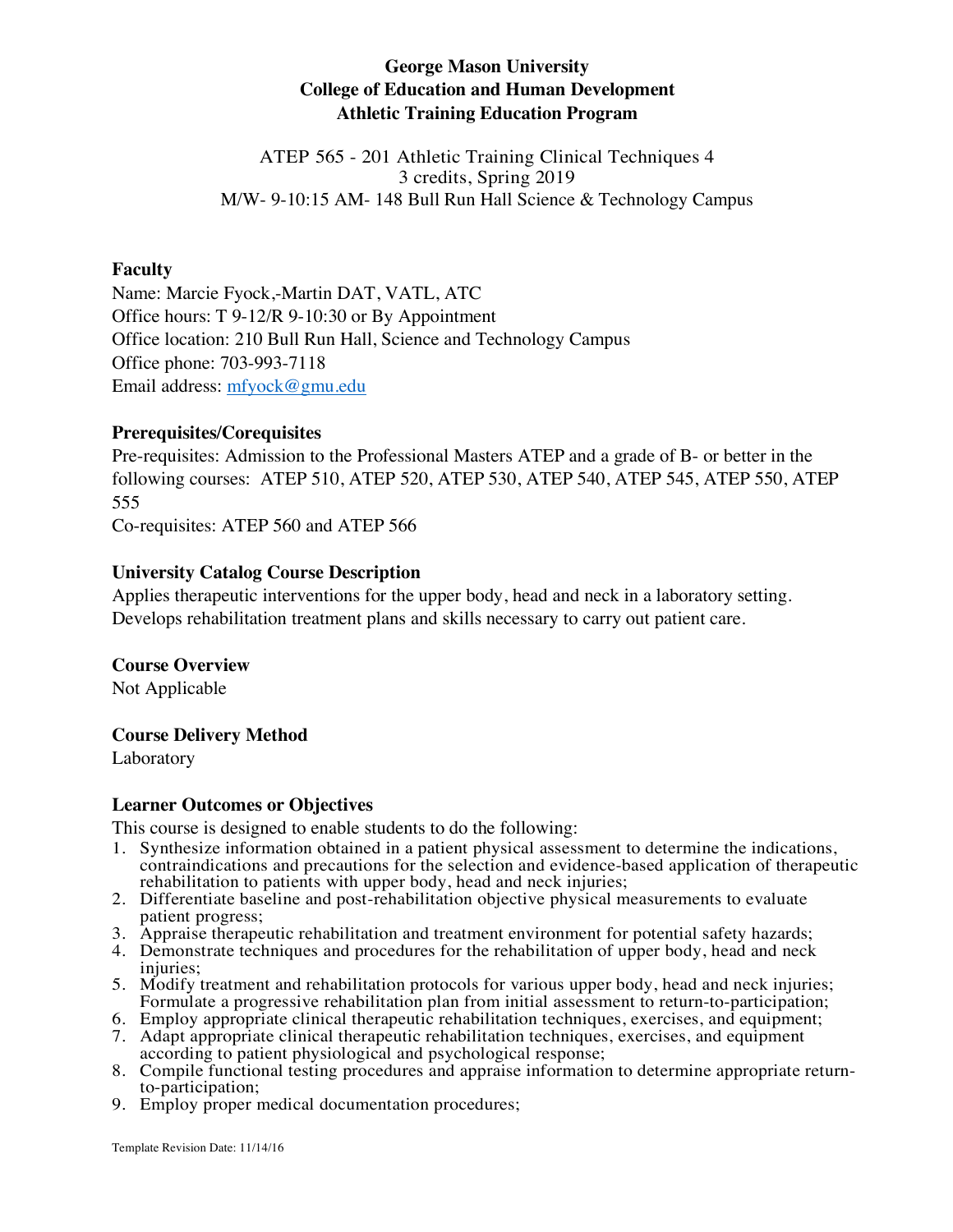- 10. Create lines of communication to elicit and convey information about the patient's status and the prescribed rehabilitation protocol(s); and,
- 11. Facilitate patient confidentiality.

#### **Professional Standards**

Upon completion of this course, students will have met the following professional standards:

The course meets Commission on Accreditation of Athletic Training Education (CAATE) competencies and proficiencies in one or more of the following content areas: clinical examination and diagnosis, and therapeutic interventions.

#### **Required Texts**

- 1. Prentice, W. (2015). *Rehabilitation Techniques for Sports Medicine and Athletic Training.*   $(6<sup>th</sup>$  ed.). Slack Incorporated.
- 2. Knight K., Draper D. (2012). *Therapeutic Modalities: The Art and Science.* Lippincott, Williams & Wilkins.
- 3. Additional readings as assigned via Blackboard.

## **Course Performance Evaluation**

Students are expected to submit all assignments on time in the manner outlined by the instructor (e.g., Blackboard, Tk20, hard copy). Students will be evaluated on content standards (knowledge gained) and psychomotor competency performance (demonstration of the skill content). Content standards and psychomotor skills will be assessed via practical skill demonstrations (Competency Evaluations) and a comprehensive practical examination. Class participation will be assessed through completion of daily class activities.

#### • **Assignments and/or Examinations**

#### **Competency Assessment**

Performance will be assessed through completion of cognitive and psychomotor competency examinations.

#### **Comprehensive Practical Examination**

One comprehensive practical examination will be administered. The examination will require a demonstration of content knowledge and psychomotor skill gained throughout the entire semester.

#### **Case Study**

For this assignment, you will be required to write your own case study report based upon from semester's clinical experiences. The case study may involve the upper extremity, lower extremity or thorax. The format of this paper will coincide with *AMA* guidelines. This assignment should be of a length, quality, and style that emulates a case study article found a peer-review scholarly medical journal (*for example: Journal of Athletic Training, International Journal of Athletic Training & Therapy, Journal of Sports Rehabilitation,).* An outline for the format of the case study will be provided on BB.

## • **Other Requirements Professionalism**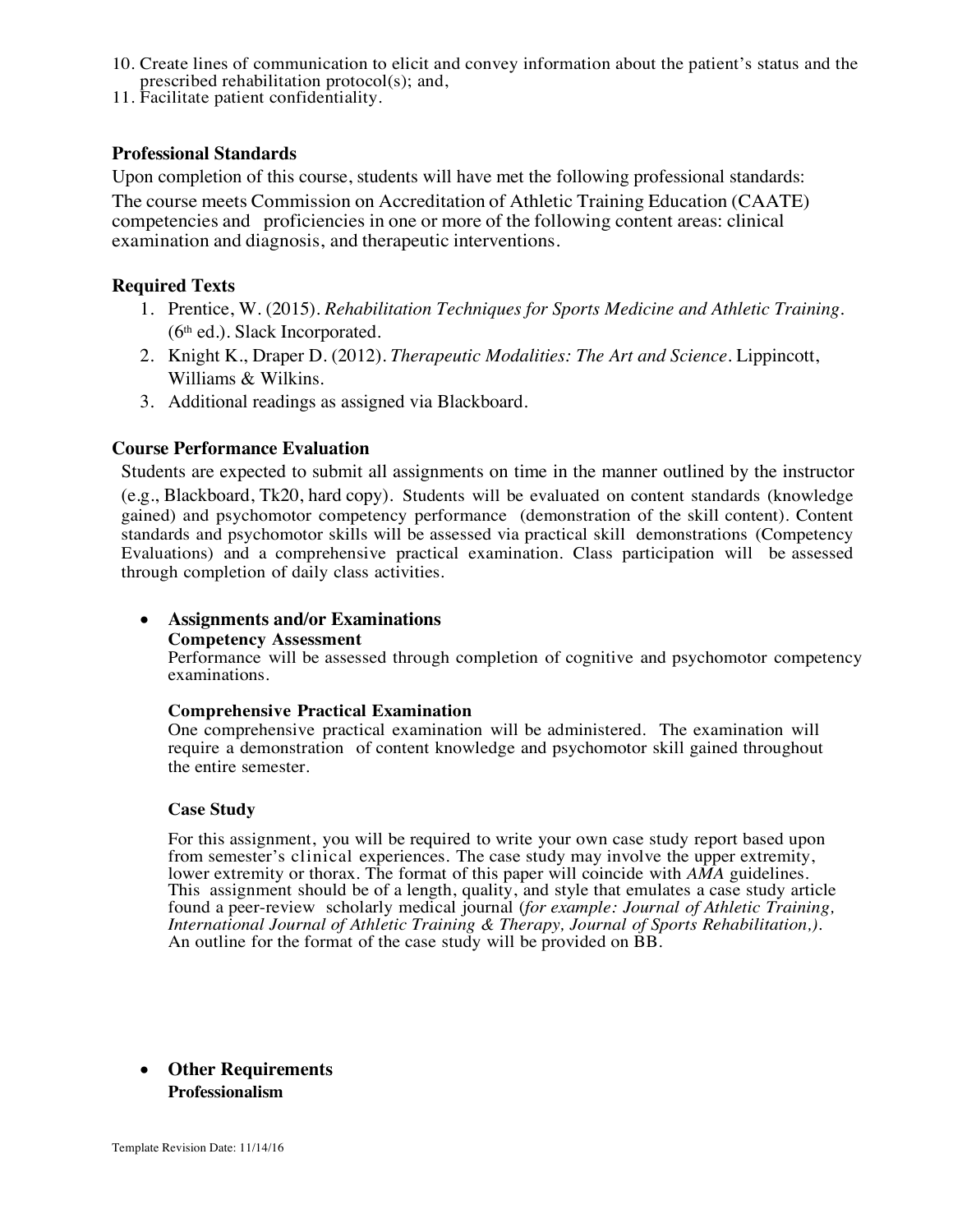Students are expected to exhibit professional behaviors and dispositions at all times. It is critical that each student conduct himself/herself in an appropriate manner and decorum fitting of a health care provider. Making light of injuries, conditions, or illnesses or any action that is not respectful to the class, instructor, or patient study will not be tolerated. Submission of documents or assignments should not include personal information and should comply with Health Insurance Portability & Accountability Act (HIPAA) regulations.

*Communication* – When communicating with the instructor and classmates, either face-to-face or via email, students should address the other person appropriately, use appropriate language and maintain a civil demeanor.

*Responsibility/Accountability/ Honesty/Integrity*– Professionals take responsibility for their actions and are accountable. This can occur at multiple levels but generally consists of being on time, completing assignments on time, submitting work that is of the appropriate quality, honoring commitments and owning up to mistakes. Students are expected to interact with the instructor and classmates in appropriate, respectful and civil behaviors. Professionals keep their word when committing to something and act in an ethical and respectful manner. See George Mason University policy for further guidance.

*Professionalism evaluation – Any professionalism violation will be documented by the instructor. Violations will result in a 1-point deduction from the final point total.*

#### **Attendance**

Attending, being prompt, active participation and respect for peers and instructor are important components of this course. Therefore, students will lose credit for not attending and contributing to the class. *An unexcused absence will result in a point reduction of the student's final grade. Each late arrival will result in 1point reduction of the student's final grade.* If a student arrives more than 20 minutes after the beginning of class, it will be recorded as an unexcused absent even if the student attends the class. Excused absences include the following: illness (must bring a receipt or note from a doctor), family death, athletic/academic event (contact instructor in advance), and others at the discretion of the instructor. For known upcoming absences, students must contact the instructor at least one week in advance to the missed class to make up work. In the case of illness or some other unforeseen absence, the student must contact the instructor before the course meeting via e-mail. At the next attended class meeting the student will discuss material that is to be completed. *Students will have one week from the excused absence to complete any missed assignments.* It is the student's obligation to pursue any make-up work. Attendance will be recorded at the beginning of class.

#### **ASSESSMENT METHODA** Class Participation & **TOTAL NUMBER POINTS POINTS**  Professionalism 25 **Competency** Evaluations 5 50 250 Case Study 1 1 100 100 100 Comprehensive Practical Exam 1 100 100 **TOTAL** — — **475**

## • **Grading**

#### **Course Grading Scale**

Grading Scale

The student's final letter grade will be earned based on the following scale:

A: (93%)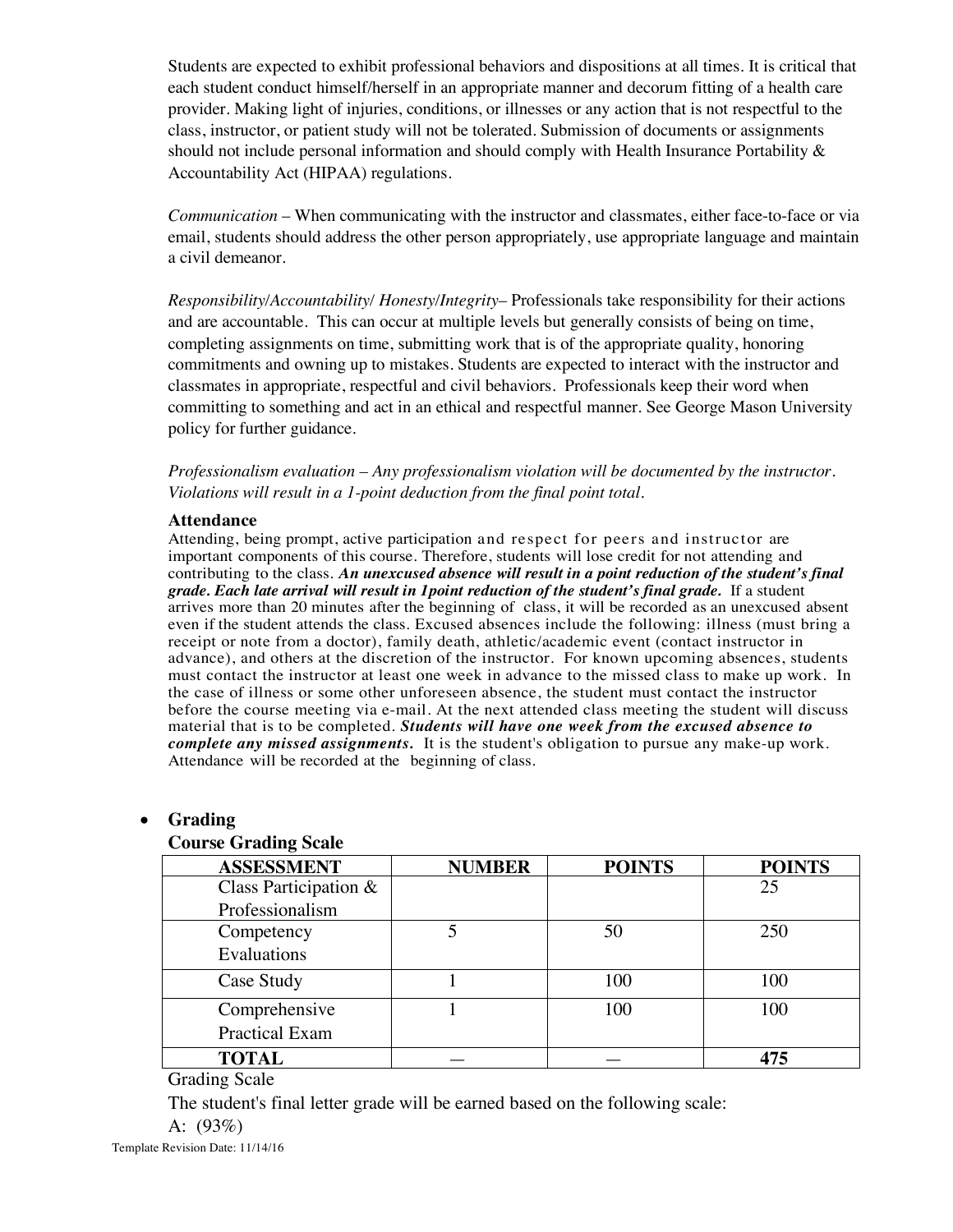A-:  $(90\%)$ B+: (87%) B: (83%)  $B-*: (80\%)$  $C: (73%)$ F:  $(<73\%)$ 

# **\* Although a B- is a satisfactory grade for a course, students must maintain a 3.00 average in their degree program and present a 3.00 GPA on the courses listed on the graduation application.**

Every attempt will be made to grade and return assignments in a timely manner to provide students with constructive feedback. To provide students the opportunity to fully assess the feedback provided on graded assignments, the professor will be happy to answer any questions at the next class period following the return of the assignments or during the professor's office hours. The professor acknowledges the passion with regards to grades, but unprofessional and uncivil behavior either in person or through other modes of communication will not be tolerated.

## **Name**

Your name MUST be on your papers when you turn them in. Failure to put your name will result in a 0 for the assignment.

# **Make Up Work**

Students who are absent or who arrive late without an official university or a medical doctor's excuse will not be permitted to participate in the class activities for credit the day of the absence or tardy event. There will be no make-up quizzes or exams unless an excused absence has been warranted. Students who miss an examination, quiz or other class activity because of an excused absence must complete the assignment *within a week of the excused absence*. It is the student's obligation to pursue any make-up work.

## **Late Assignments**

All work is due at the beginning of class time on the indicated day. **NO LATE WORK WILL BE ACCEPTED AND WILL RESULT IN A 0 GRADE!!!**

## **Professional Dispositions**

Students are expected to exhibit professional behaviors and dispositions at all times. https://cehd.gmu.edu/students/polices-procedures/

# **Class Schedule TBD** Note: Faculty reserves the right to alter the schedule as necessary, with notification to students.

## **Core Values Commitment**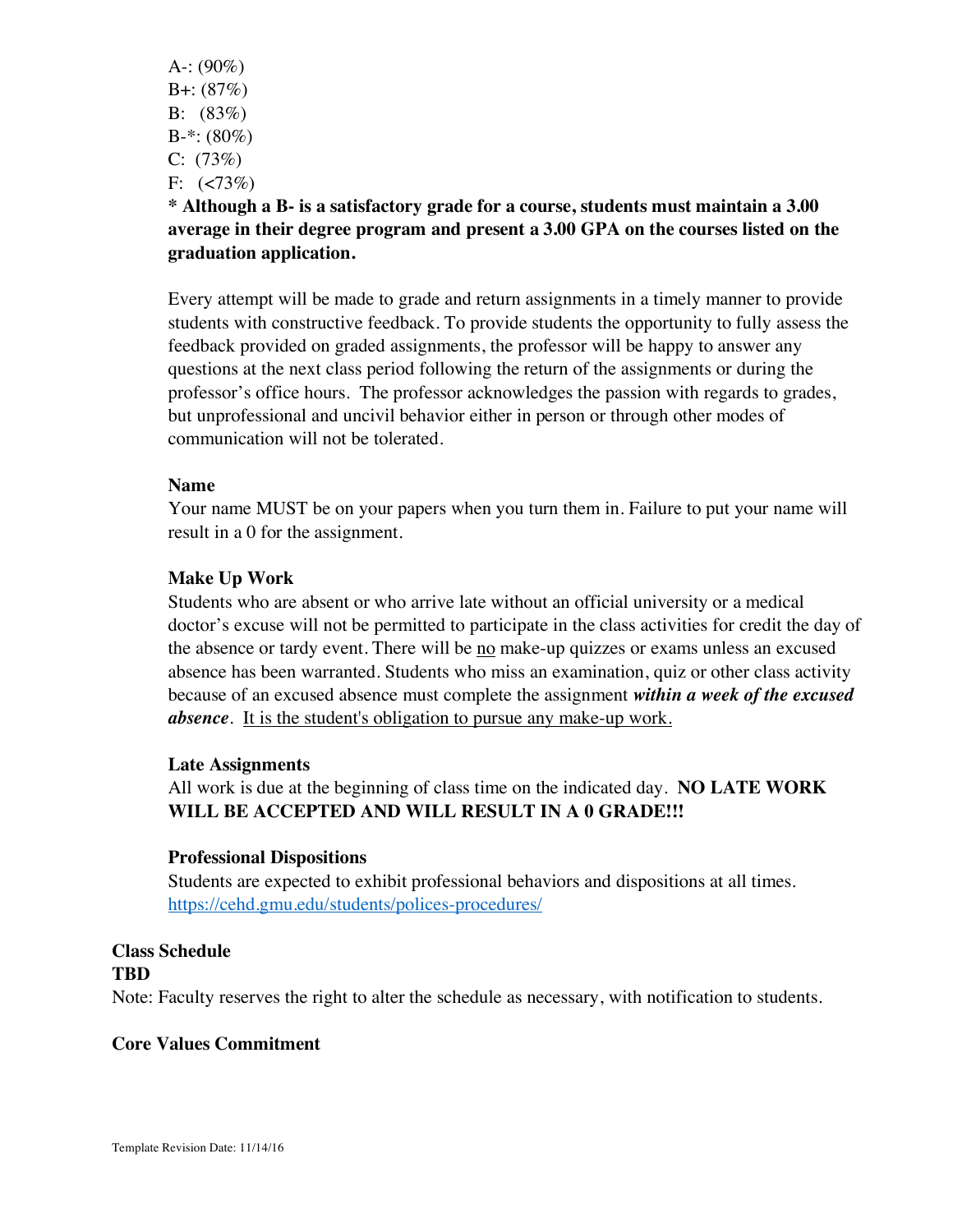The College of Education and Human Development is committed to collaboration, ethical leadership, innovation, research-based practice, and social justice. Students are expected to adhere to these principles: http://cehd.gmu.edu/values/.

# **GMU Policies and Resources for Students**

# *Policies*

- Students must adhere to the guidelines of the Mason Honor Code (seehttps://catalog.gmu.edu/policies/honor-code-system/).
- Students must follow the university policy for Responsible Use of Computing (see http://universitypolicy.gmu.edu/policies/responsible-use-of-computing/).
- Students are responsible for the content of university communications sent to their Mason email account and are required to activate their account and check it regularly. All communication from the university, college, school, and program will be sent to students **solely** through their Mason email account.
- Students with disabilities who seek accommodations in a course must be registered with George Mason University Disability Services. Approved accommodations will begin at the time the written letter from Disability Services is received by the instructor (see http://ods.gmu.edu/).
- Students must follow the university policy stating that all sound emitting devices shall be silenced during class unless otherwise authorized by the instructor.

# *Campus Resources*

• **Support for submission of assignments to Tk20 should be directed to tk20help@gmu.edu or https://cehd.gmu.edu/aero/tk20. Questions or concerns regarding use of Blackboard should be directed to http://coursessupport.gmu.edu/.** 

**For information on student support resources on campus, see https://ctfe.gmu.edu/teaching/student-support-resources-on-campus For additional information on the College of Education and Human Development, please visit our website https://cehd.gmu.edu/students/ .**

# **Technology Use During Class**

As per GMU policy, all sound emitting technology is required to be turned off during the class meeting time. Additionally, *no laptop computers*, *smart phones, IPad* will be permitted for use during class time; the exceptions are for use during presentations/projects, and technology deemed as necessary by the Office of Disability Services. Students utilizing various technology devices during class will be asked to leave class and will not be permitted to complete course work or receive any points for assignments that day.